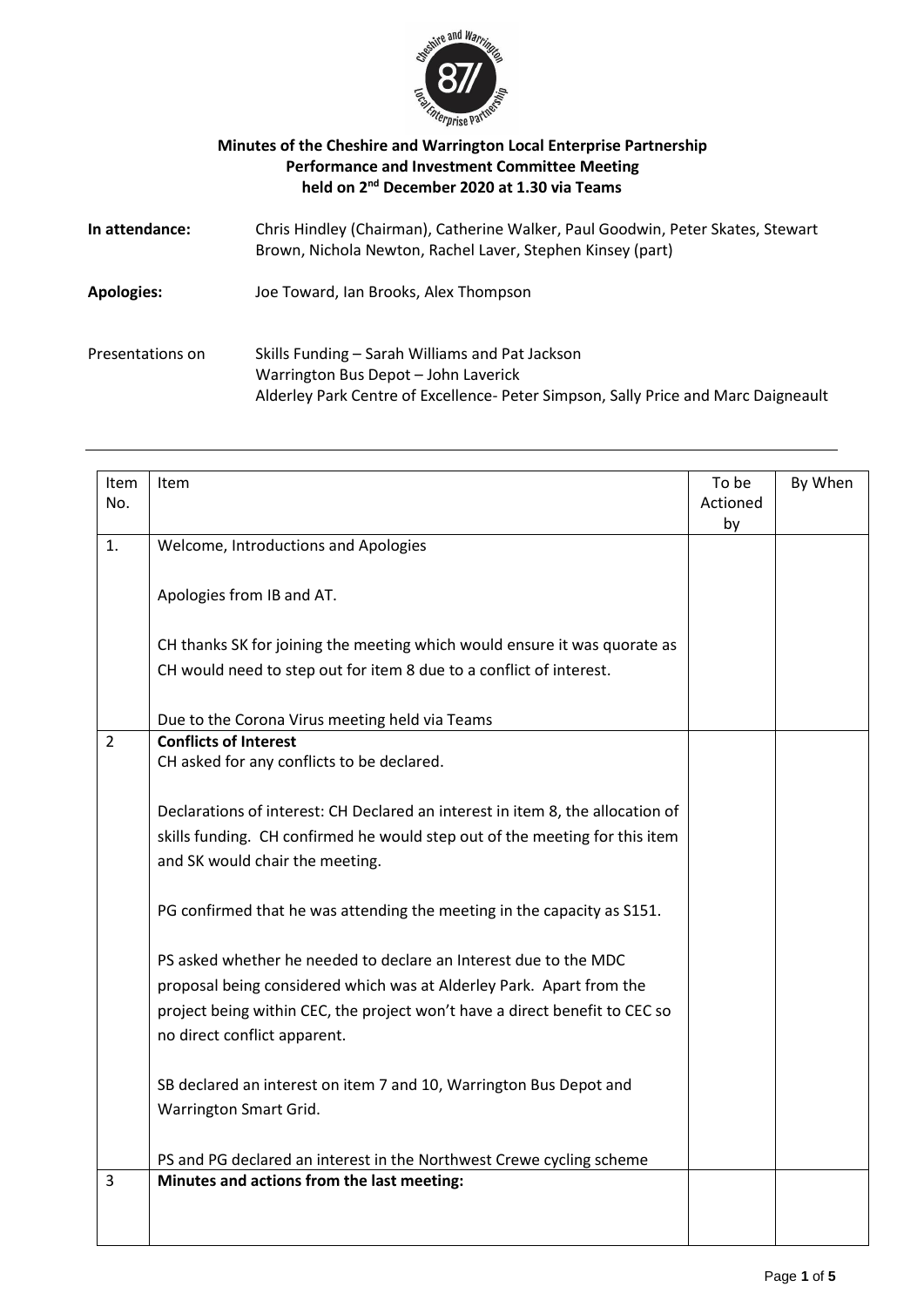|   | <b>Skills Funding</b>                                                                                                                               |           |     |
|---|-----------------------------------------------------------------------------------------------------------------------------------------------------|-----------|-----|
| 4 | Minutes approved.                                                                                                                                   |           |     |
|   |                                                                                                                                                     |           |     |
|   | RL confirmed all would be addressed in the coming days                                                                                              | <b>RL</b> | Dec |
|   | Induction process needed detailing                                                                                                                  |           |     |
|   | Role of chair needed included                                                                                                                       |           |     |
|   | Needed Named SME rep on board                                                                                                                       |           |     |
|   | Framework, three minor issues identified which were:                                                                                                |           |     |
|   | had been carried out on the LEPs compliance with the National Assurance                                                                             |           |     |
|   | Revised Local Assurance Framework issued - RL updated that a spot check                                                                             |           |     |
|   | investment and the second is likely to complete before Christmas.                                                                                   |           |     |
|   | Cheshire and Warrington Evergreen Fund has now made the first                                                                                       |           |     |
|   | CH working with JT on engagement board work.                                                                                                        |           |     |
|   |                                                                                                                                                     |           |     |
|   | Accelerate update postponed to December 16 <sup>th</sup> meeting in order for the<br>review to be completed.                                        |           |     |
|   |                                                                                                                                                     |           |     |
|   | Winsford Industrial Estate profile received and looks like spend can be<br>achieved. Now spent £1.9m/ 50% spent.                                    |           |     |
|   |                                                                                                                                                     |           |     |
|   | paid in October. £4.8m/£8.33m paid.                                                                                                                 |           |     |
|   | Now receiving monthly claims for the Ellesmere Port OPE project. £790k                                                                              |           |     |
|   | flexibility still required to enable funding to be spent this year.                                                                                 |           |     |
|   | Approval for wider NW Crewe transport schemes pushed back to<br>December due to size of Agenda. Heads of terms agreed with Bentley, but             |           |     |
|   |                                                                                                                                                     |           |     |
|   | UOC -RL confirmed van due to be delivered in January.                                                                                               |           |     |
|   | Marketing Strategy not yet completed. Will be sent in due course.                                                                                   |           |     |
|   | has been requested.                                                                                                                                 |           |     |
|   | Board recruitment process underway. Additional board member for P&I                                                                                 |           |     |
|   | Revised offer letter to CCSW not yet issued as waiting for updated figures.                                                                         |           |     |
|   | RL confirmed offer letter issued for Digital Skills in Construction project.                                                                        |           |     |
|   |                                                                                                                                                     |           |     |
|   | E&S will review the position of all the skills projects and consider plan b<br>options at the December meeting.                                     |           |     |
|   |                                                                                                                                                     |           |     |
|   | RL sent a revised set of minutes and uploaded to the website.                                                                                       |           |     |
|   | They've been given until Friday to respond. RL to follow up again                                                                                   |           |     |
|   | One Computers for Schools claim received which is had to be returned,<br>waiting for a revised version. Still no claims from the other two schools. | <b>RL</b> | Dec |
|   |                                                                                                                                                     |           |     |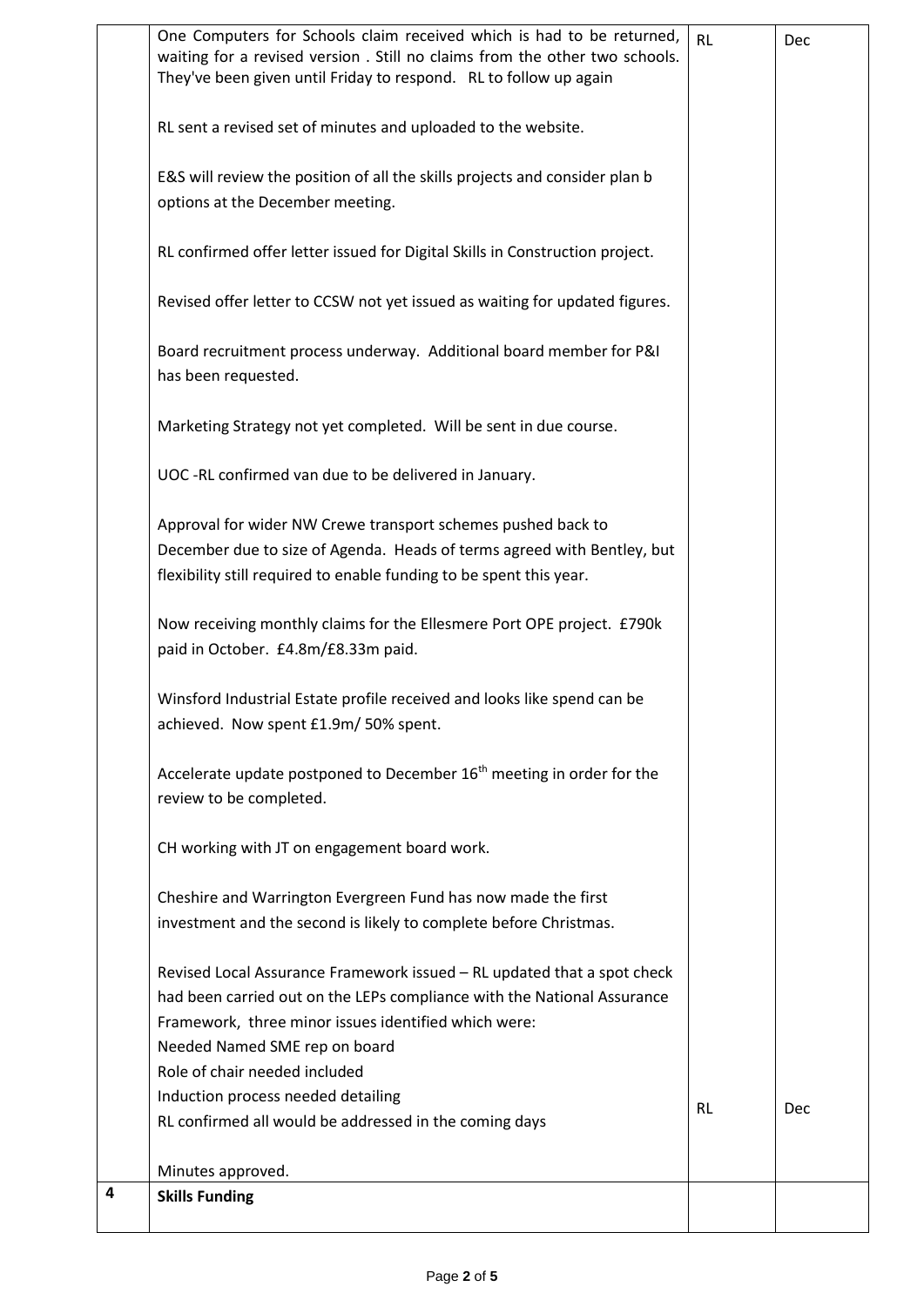|   | SW ran through the skills funding allocation paper. £102k left to allocate.<br>She confirmed that each of the skills projects now has an Employment and |           |     |
|---|---------------------------------------------------------------------------------------------------------------------------------------------------------|-----------|-----|
|   | Skills board sponsor.                                                                                                                                   |           |     |
|   | Lengthy discussions about the IOTA proposal for additional funding and                                                                                  |           |     |
|   | how they're currently delivering the project. Number of issues and                                                                                      |           |     |
|   | concerns apparent. Outputs as originally approved now felt by Carpe Diem                                                                                |           |     |
|   | to be achievable and not clear about the extent that the kit is being used in                                                                           |           |     |
|   | schools.                                                                                                                                                |           |     |
|   |                                                                                                                                                         |           |     |
|   | SB confirmed that the Carpe Diem had moved out of the Pyramid building                                                                                  |           |     |
|   | and now into another the Livewire building in Warrington which as a public                                                                              |           |     |
|   | building is currently closed due to Covid.                                                                                                              |           |     |
|   |                                                                                                                                                         |           |     |
|   | Due to conflicting messages from Carpe Diem, it was agreed to invite them                                                                               |           |     |
|   | to the next meeting to do a presentation before a decision could be taken                                                                               |           |     |
|   | on awarding additional funds and to provide an opportunity to reset and                                                                                 |           |     |
|   | approve potentially a different set of outputs and a revised delivery model.                                                                            | <b>RL</b> | Dec |
|   |                                                                                                                                                         |           |     |
|   | LiveWire - Submitted two proposals, which showed scalable version of<br>what they'd like to use the additional funding for. SW confirmed that they      |           |     |
|   | had now spent the outstanding funding. An additional £9k was approved.                                                                                  |           |     |
|   | RL to issue a revised offer letter.                                                                                                                     |           |     |
|   |                                                                                                                                                         |           |     |
|   | Yocto Digital - Again this project submitted a scalable version of what they                                                                            |           |     |
|   | like the funding for. Barclays are able to provide additional match funding                                                                             |           |     |
|   | and SW confirmed they Had started to deliver outputs. Additional £13 k                                                                                  |           |     |
|   | approved.                                                                                                                                               |           |     |
|   |                                                                                                                                                         |           |     |
|   | SW provided a NEETS update. The additional laptops would be allocated                                                                                   |           |     |
|   | across colleges on a banded basis to be agreed, following confirmation of                                                                               |           |     |
|   | data which enabled areas to be prioritised based on needs.                                                                                              | <b>RL</b> | Dec |
|   | CH re-joined the meeting and SK left with the thanks of the committee                                                                                   |           |     |
|   | members.                                                                                                                                                |           |     |
|   |                                                                                                                                                         |           |     |
| 5 | <b>BEEP project extension</b>                                                                                                                           |           |     |
|   | The extension of BEEP grant was formally agreed having been agreed by                                                                                   |           |     |
|   | correspondence prior to the meeting.                                                                                                                    |           |     |
| 6 | LGF quarterly report                                                                                                                                    |           |     |
|   | Committee confirmed that they were happy with the report which had                                                                                      |           |     |
|   | been for approval by correspondence.                                                                                                                    |           |     |
| 7 | <b>Warrington Bus Depot</b>                                                                                                                             |           |     |
|   | JL gave a presentation on the Bus Depot project and its importance in                                                                                   |           |     |
|   | terms of helping to regenerate Warrington Town Centre.                                                                                                  |           |     |
|   | The Full business case will be completed in January.                                                                                                    |           |     |
|   |                                                                                                                                                         |           |     |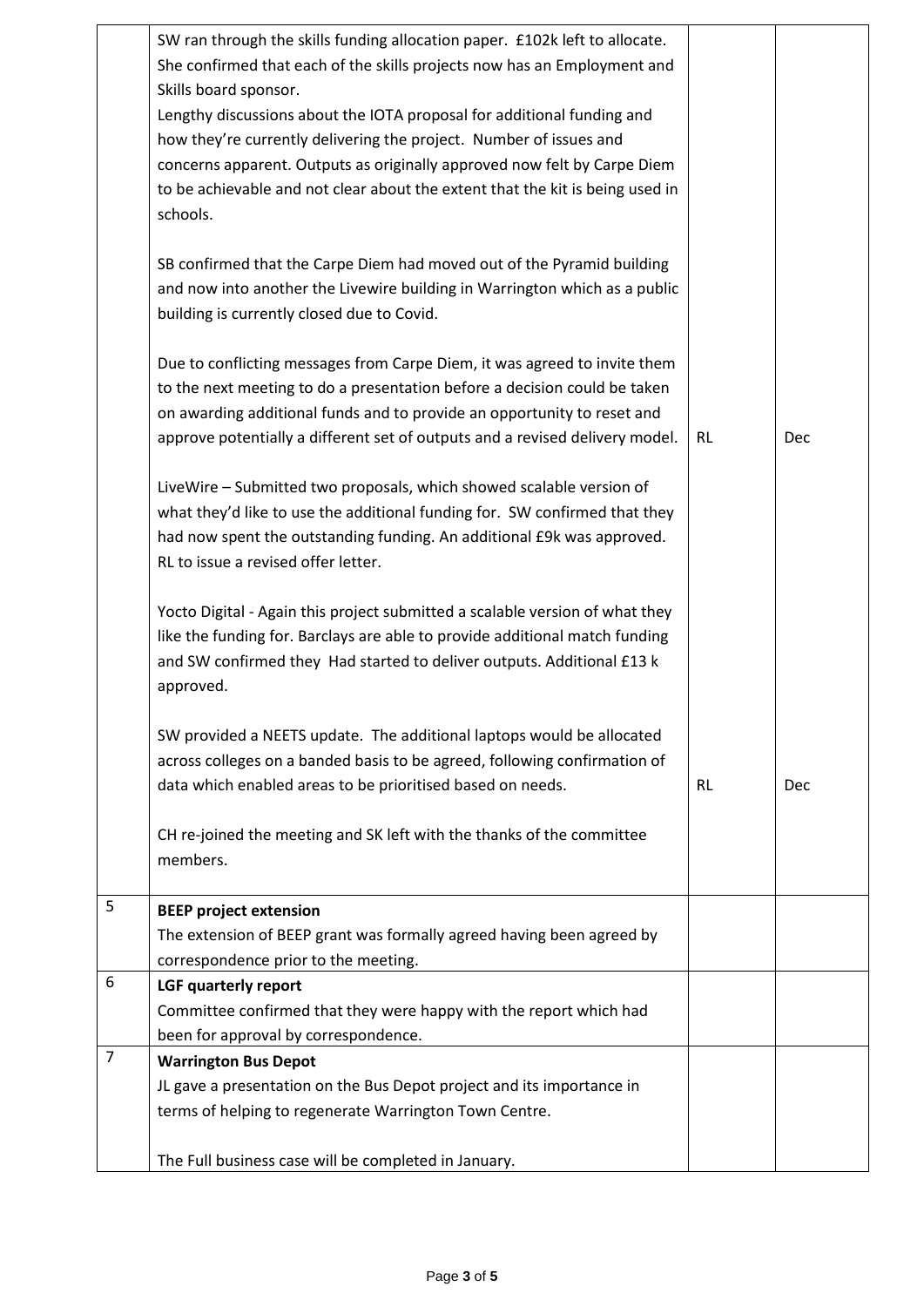| 8  | <b>Alderley Park Centre of Excellence</b>                                        |           |     |
|----|----------------------------------------------------------------------------------|-----------|-----|
|    | SP led the presentation of the Centre of Excellence, giving an overview of       |           |     |
|    | its strategic importance, why it's needed and what the benefits would be.        |           |     |
|    |                                                                                  |           |     |
|    | PS confirmed that companies can either rent the facilities or companies          |           |     |
|    | can pay them to run projects. Catapult are still working on the lease but        |           |     |
|    | not felt likely to be an issue. Bruntwood spending approximately £900k           |           |     |
|    | preparing the space for the lab to be built. This will be counted as match       |           |     |
|    |                                                                                  |           |     |
|    | towards the project.                                                             |           |     |
|    | PS confirmed that given they are funded by the government in five year           |           |     |
|    | settlements, they can't guarantee that they can meet the ongoing running         |           |     |
|    |                                                                                  |           |     |
|    | costs of the facility as the current settlement expires in 2.5yrs, but as far as |           |     |
|    | they can reasonably foresee, there shouldn't be an issue.                        |           |     |
|    | While it was felt there would be limited things the project could do to          |           |     |
|    | improve its carbon footprint due to the technical requirements of the lab        |           |     |
|    |                                                                                  |           |     |
|    | and the fact that Catapult will be tenants in a much bigger building,            |           |     |
|    | Catapult should look at this include what should now be standard on new          |           |     |
|    | builds, such as LED lights and light sensors.                                    |           |     |
|    | Committee approved the project with conditions detailed in the paper and         |           |     |
|    | asked that they also engage with Universities.                                   |           |     |
|    |                                                                                  |           |     |
|    | RL is to issue offer letter.                                                     | <b>RL</b> | Dec |
|    |                                                                                  |           |     |
| 9  | <b>Risk Register</b>                                                             |           |     |
|    |                                                                                  |           |     |
|    | Risk register reviewed and deemed appropriate. RL to delete duplicate            | <b>RL</b> | Dec |
|    | HS2 risk.                                                                        |           |     |
|    |                                                                                  |           |     |
|    |                                                                                  |           |     |
| 10 | <b>Delivery Plan Update</b>                                                      |           |     |
|    |                                                                                  |           |     |
|    | Brief review of the delivery plan and progress. Website delayed but              |           |     |
|    | expected to go live in the New year.                                             |           |     |
| 11 | <b>Programme Manager Update</b>                                                  |           |     |
|    |                                                                                  |           |     |
|    | RL ran through the report.                                                       |           |     |
|    | Good progress has been made on spend, with 90% of q2 profile achieved.           |           |     |
|    | Majority of remaining funding is due to be spent in Q3 and while the             |           |     |
|    |                                                                                  |           |     |
|    | programme isn't without risk, overall the position looks fairly good. Many       |           |     |
|    | of the skills projects have now spent all the LGF but some are forecasting       |           |     |
|    | spend all the way up to the end of Q4 which presents a risk, but all projects    |           |     |
|    | are aware of the need to spend by the end of q4. Brexit may present a            |           |     |
|    | further risk to delivery; we are already aware of the issues WVR are having      |           |     |
|    | getting the lathes they ordered.                                                 |           |     |